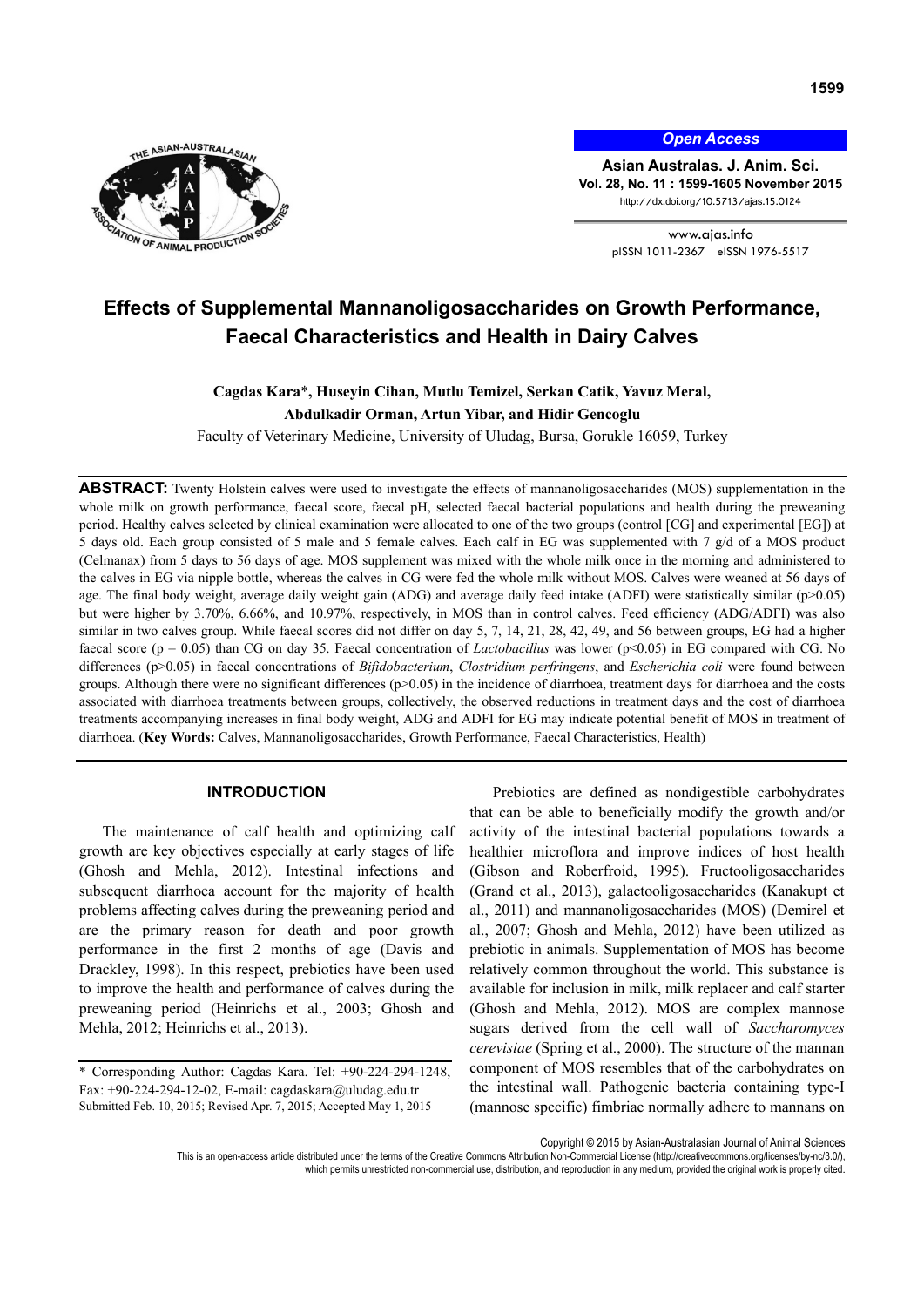the mucosal surface of the intestine. The mannan component of MOS provides a competitive binding site for certain intestinal pathogens (Newman, 1994; Spring et al., 2000). Therefore, benefits of MOS are associated with pathogen removal from the intestine without attachment and colonization (Spring et al., 2000; Shane, 2001).

In some studies with calves, supplementation with MOS has been shown to increase average daily weight gain (ADG) and feed efficiency (ADG/ADFI [average daily feed intake]) (Ghosh and Mehla, 2012; Heinrichs et al., 2013), to improve faecal score (Heinrichs et al., 2003; Morrison et al., 2010), and to decrease faecal concentrations of bacterial populations such as total coliform and *Escherichia coli* (Jacques and Newman, 1994; Ghosh and Mehla, 2012). However, other data indicated that supplementation of MOS did not lead to the improvement in growth performance (Hill et al., 2008; Hill et al., 2009) and faecal score (Terre et al., 2007; Uzmay et al., 2011) and the change in faecal bacterial populations (Terre et al., 2007) in calves. Heinrichs et al. (2003) reported that addition of MOS to milk replacer reduced the incidence and severity of diarrhoea in calves. Conversely, Hill et al. (2008) and Uzmay et al. (2011) observed that feeding milk replacer or whole milk containing MOS did not reduce diarrhoea and days with abnormal faecal scores (diarrhoea) in calves.

Results from feeding MOS are variable and are not yet fully conclusive. Because of these different results, further research efforts should continue to evaluate the efficacy of MOS on performance and health in calves. The objective of the current study was to investigate the effects of MOS supplementation on growth performance, faecal score, faecal pH, selected faecal bacterial populations (*Lactobacillus*, *Bifidobacterium*, *Clostridium perfringens*, and *E. coli*) and health in calves.

## **MATERIALS AND METHODS**

#### **Study area and animals**

The study was carried out at Uludag University Applied Research Center for Veterinary Faculty Unit in Bursa located within the North West Turkey. This study was conducted under an approved protocol by Animal Care and Use Committee of University of Uludag.

Twenty healthy calves (5 days old) of ten each male and female were selected by clinical examination (body temperature, respiration, and pulsation rates), general appearance and occurrence of diarrhoea. Calves were randomly divided into two equal groups (control [CG] and experimental [EG]) of five male and five female.

#### **Management and experimental design**

Calves were fed colostrum within 2 h of birth and

housed in individual pens until the end of the study at 56 days of age. Calves received 4 L/d of the whole milk from day 2 to 49 and 2 L/d of the whole milk during last 7 days of the study. Milk was offered twice daily. Pelleted calf starter and water were given *ad libitum* from day 5 (the beginning of the study). Pelleted calf starter was containing 19.58% of crude protein, 5.7% of crude fat, 22.46% of neutral detergent fiber, 9.99% of acid detergent fiber, 3.55% of acid detergent lignin, 43.23% of non-fiber carbohydrate and 9.03% of ash on a dry matter basis. Calves were weaned at 56 days of age.

Each calf in EG was supplemented with 7 g/d of a MOS product from 5 days to 56 days of age. MOS supplement was mixed with the whole milk once in the morning and administered to the calves in EG via nipple bottle at the amount recommended by the manufacturer (Celmanax, Vi-COR, Mason City, IA, USA). The prebiotic product obtained from cell wall fragments of *S. cerevisiae* contained 51% of glucan and 25.5% of mannan according to the certificate of analysis reported by Vi-COR.

#### **Measurements and sample collection**

Individual pelleted calf starter intake was measured daily by collecting residual feed after every feeding during the study. Calves were weighed before feeding at day 5 and 56. ADG, ADFI, and feed efficiency (ADG/ADFI) were calculated for each calf.

Faecal samples were collected from each calf by retrieval from the rectum on day 5, 7, 14, 21, 28, 35, 42, 49, and 56. Faecal samples were scored in respect to consistency by the same researcher on all collection days according to the following system:  $1 =$  watery, diarrhoea; 2  $=$  soft, unformed;  $3 =$  soft, formed;  $4 =$  hard, formed; and 5  $=$  hard, dry pellets. On day 5 and 56, each faecal sample was diluted 10 folds with distilled water for pH measurement. The mixture of faecal sample and distilled water was homogenized and faecal pH was immediately measured using an electronic pH meter (PT-10, Sartorius AG, Goettingen, Germany) fitted with a glass electrode. Faecal samples could be collected from 8 of 10 and 9 of 10 calves in CG and EG, respectively, on day 56 by retrieval from rectum using sterile gloves. Faecal samples were placed in sterile sampling bags and immediately transported to the laboratory for bacterial enumeration. One g of each faecal sample was homogenized with 9 mL of saline peptone water in a stomacher laboratory blender (Stomacher 80 Biomaster, Seward Inc., Port Saint Lucie, FL, USA). Subsequently, serial 10-fold dilutions were made in saline peptone water and plated onto relevant selective media. *Lactobacillus* was grown on Man Rogosa Sharpe agar (MRS agar, Hypet Media, Diatek, Istanbul, Turkey). Each plate was incubated at 37°C for 48 h in an anaerobic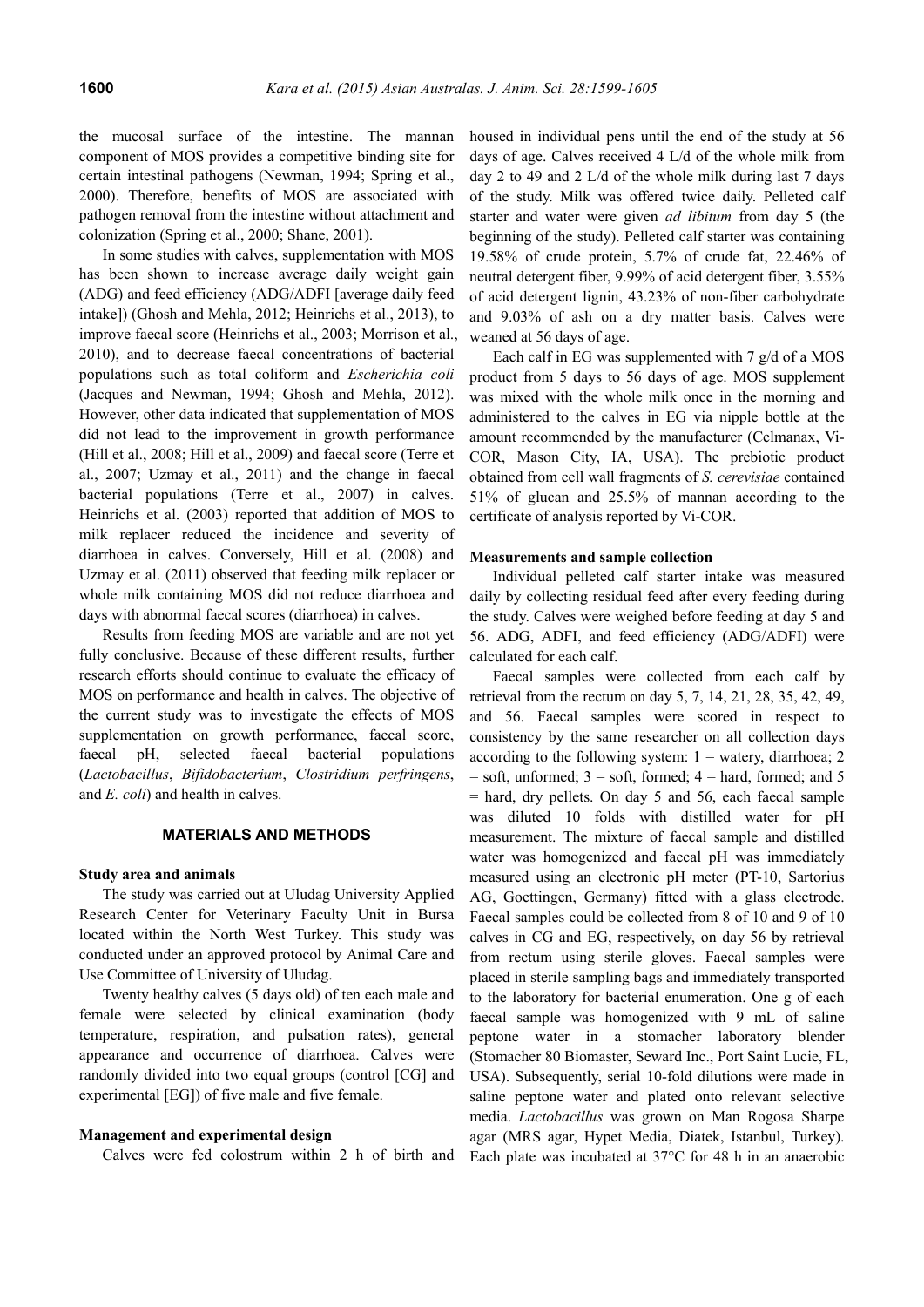jar (Oxoid AN0035A, Basingstoke, Hampshire, UK) with gas generating sachet (Oxoid CN0020C, Basingstoke). Non–spore-former rods, gram-positive and catalasenegative isolates were regarded as *Lactobacillus*. *Bifidobacterium* was grown on Bifidobacterium Selective Medium agar (BSM agar, Hypet Media, Diatek). The plates were incubated at 37°C for 48 to 72 h in anaerobic jar with gas generating sachet. The selected bacterial colonies were investigated with regard to cell morphology by Gram staining. The colonies with gram-positive rods and characteristic bifurcated "Y" and "V" shapes were recorded as *Bifidobacterium*. *C. perfringens* was grown on 4 methylumbelliferyl phosphate-supplemented (MUP, Merck 1.00888, Darmstadt, Germany) Tryptose Sulfite Cycloserine agar (TSC agar, Hypet Media, Diatek) containing egg yolk emulsion and selective supplement. Each plate was incubated at 37°C for 24 h in an anaerobic jar with gas generating sachet. Each presumptive black colony was added to 10 mL of Thioglycolate Broth (Merck 1.08190) and then incubated at 37°C for 16 to 18 h. Activated cultures were prepared for identifying by characteristic colony morphology, Gram staining and biochemical tests. The colonies with gram-positive and nonmotile rods, lactose positive, nitrate reduction positive, gelatine positive and motility negative were considered to be *C. perfringens*. Total coliform was grown on Violet Red Bile (VRB, Oxoid CM0107, Basingstoke) agar. After 24 to 48 h of incubation at 37°C, the red colonies with halos were typical for *E. coli*. The colonies typical for *E. coli* were enumerated and inoculated into Lactose Broth (LB, Oxoid CM0137, Basingstoke) with Durham tube. After 24 to 48 h of incubation at 44°C, gas and lactic acid production positive tubes were streaked onto Eosin Methylen Blue (EMB, Oxoid CM0069, Basingstoke) agar and confirmed to be *E. coli* by biochemical tests, such as Indol (SIM, Merck 1.05470), Methyl red and Voges-Proskauer (MR-VP, Merck 1.05712,) and Citrate (Oxoid CM0155, Basingstoke). Indol positive, MR positive, VP negative and citrate negative indicated the presence of *E. coli* type-1. The bacterial counts were expressed as log10 CFU (colony forming unit) per gram of faecal samples.

Body temperatures were taken per rectum using a digital thermometer at the same times and recorded on day 5, 7, 14, 21, 28, 35, 42, 49, and 56. Health status of calves was monitored daily during the study. Faecal score of one was considered to be diarrhoea. In addition, tail and/or hind limbs stained with faeces were evaluated as a finding of diarrhoea. Calves with diarrhoea were treated by the farm veterinarian according to protocols established by the Department of Internal Medicine, Faculty of Veterinary Medicine. In the case of calves with diarrhoea, medication used (antibiotics, anti-inflammatory, immun stimulant, and electrolyte products) and dosage and the duration of treatments applied for diarrhoea were recorded throughout the study. Costs associated with diarrhoea treatments were calculated based on current costs for each product and daily dosage for each medication for individual calves.

#### **Statistical analysis**

All statistical analyses were conducted by using SPSS ver. 5.0 (SPSS Inc., Chicago, IL, USA) (SPSS, 2004). Data for body weight, ADFI, ADG, and feed efficiency were tested to determine normal distribution by Kolmogorov-Smirnov test. Body weight, ADFI, ADG, and feed efficiency were tested for homogeneity of variance and analysed by independent sample T-test. Data for faecal score and faecal pH were tested to determine normal distribution by Kolmogorov-Smirnov test and F-test, respectively. Faecal score, faecal pH, faecal bacterial populations and body temperature were analysed by independent sample T-test. The incidence of diarrhoea was analysed by chi-square test and Fisher exact test. The statistical analyses for the duration of treatment applied for diarrhoea and the costs associated with diarrhoea treatments were performed by Mann-Whitney test. Differences between groups were considered significant at p≤0.05.

## **RESULTS AND DISCUSSION**

Body weight, ADG, ADFI, and feed efficiency measurements are presented in Table 1. There were no significant differences (p>0.05) in body weight, ADG, ADFI, and feed efficiency between groups during the period from day 5 to 56 after birth. However, body weight at the end of the study, ADG and ADFI values were 3.70%, 6.66%, and 10.97% higher for the calves supplemented with MOS than control calves, respectively. Similarly, MOS supplementation led to the numerical increases in final body weight, ADG and ADFI in other studies with calves

**Table 1.** Effect of MOS supplementation on growth performance of calves

| Item                         | Group              |                    |         |
|------------------------------|--------------------|--------------------|---------|
|                              | $CGa (n = 10)$     | $EG^{b} (n = 10)$  | p-value |
| Initial body weight (kg)     | $36.50 \pm 0.83$   | $37.31 \pm 1.45$   | 0.635   |
| Final body weight (kg)       | $59.97 \pm 2.43$   | $62.19 \pm 2.21$   | 0.512   |
| ADG $(g/d)$                  | $450 \pm 40$       | $480 \pm 30$       | 0.604   |
| ADFI $(g/d)$                 | $597.58 \pm 46.49$ | $663.14 \pm 37.33$ | 0.290   |
| Feed efficiency <sup>c</sup> | $0.75 \pm 0.04$    | $0.72 \pm 0.03$    | 0.565   |
| (g gain/g feed)              |                    |                    |         |

MOS, mannanoligosaccharides; CG, control group; EG, experimental group; ADG, average daily weight gain; ADFI, average daily starter concentrate feed intake.

Values are presented as mean±standard error of the mean.

a Control group.

**b** Group supplemented with MOS.

c Feed efficiency: ADG/ADFI.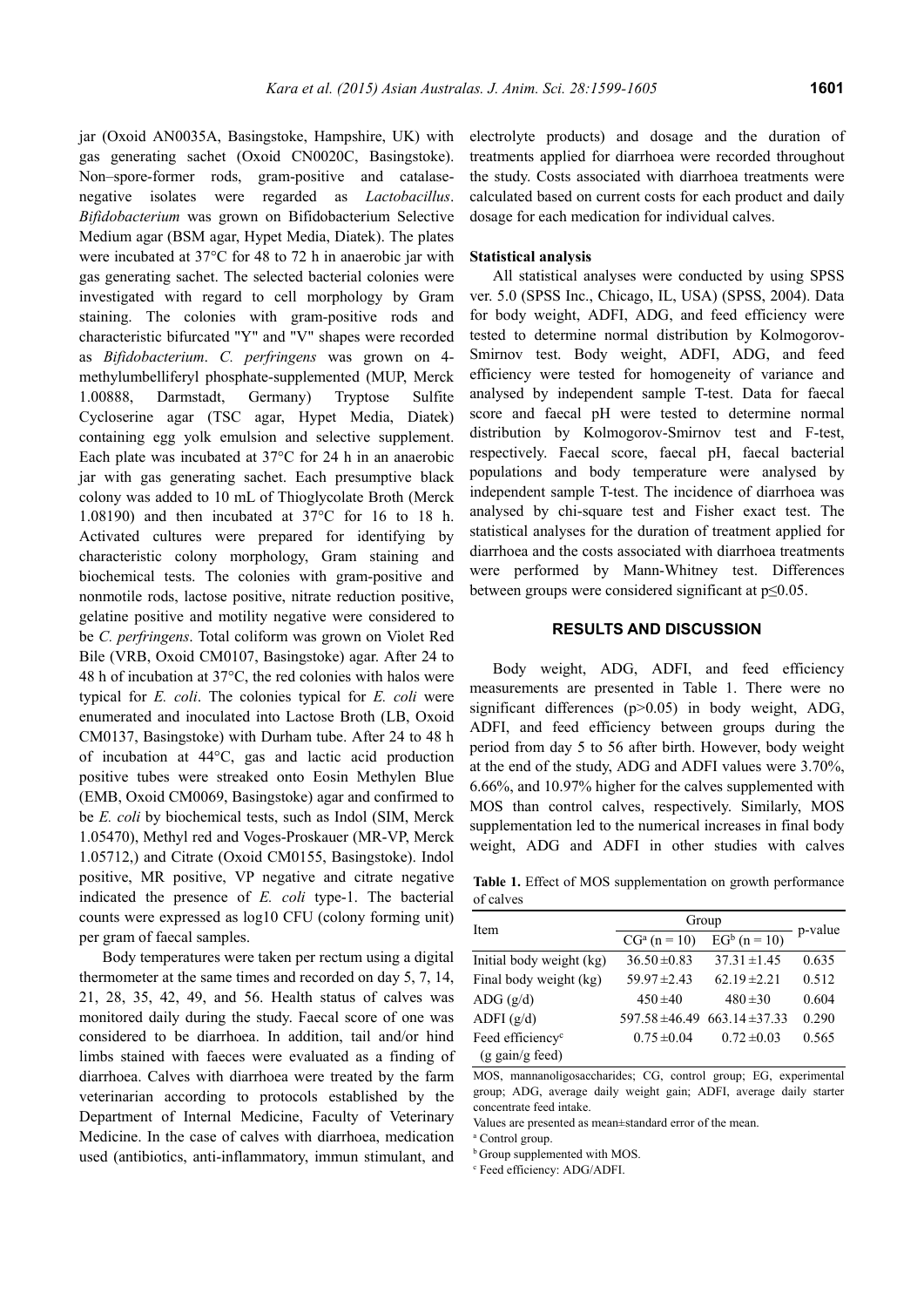

**Figure 1.** Mean ( $\pm$ standard error of the mean) faecal scores of control (CG, n = 10) and experimental (EG, n = 10) calves. CG, control group; EG, experimental group.  $*$  EG had a higher faecal score ( $p = 0.05$ ) than CG on day 35.

(Uzmay et al., 2011; da Silva et al., 2012). Ghosh and Mehla (2012) observed that 4 g/d MOS supplementation improved ADG, ADFI, and feed efficiency of calves. White et al. (2002) reported that 3% MOS addition to diet decreased ADG and ADFI in weanling pigs. These different results of MOS on growth performance of livestock may be caused by level of supplementation of MOS from different sources and manufacturers, the duration of MOS supplementation, as well as nutrient composition of the diet, health status, intestinal bacterial populations and the environmental conditions (Demirel et al., 2007; Zhao et al., 2012).

In the current study, while faecal scores did not differ on day 5, 7, 14, 21, 28, 42, 49, and 56 between groups, EG had a higher faecal score ( $p = 0.05$ ) than CG on day 35 (Figure 1). Based on the results for faecal score in our study, it can be suggested that MOS supplementation had no consistent effect on faecal score. Similarly, da Silva et al. (2012) also observed that 4 g/d MOS supplementation improved faecal score of calves only on week one during the experimental period lasting for eight weeks. Grieshop et al. (2004) reported that dietary supplementation with 1% MOS did not affect faecal score of dogs. Hill et al. (2008) observed no improvement in faecal score when 6 g/d of MOS was supplemented to calves. Morrison et al. (2010) reported that calves offered 10 g/d of MOS had an improved faecal score. In the study conducted by Ghosh and Mehla (2012), lower faecal score was observed in the calves supplemented with MOS (4 g/d) compared to the control calves. In contrast to our study, a higher faecal score would indicate formation of softer faeces in this study. Ghosh and Mehla (2012) suggested that the improved faecal score might be because of the suppression of pathogenic bacteria responsible for toxin production leading to intestinal secretion and diarrhoea (Giannella, 1983).

between groups (Table 2). Similarly, Swanson et al. (2002a) reported that supplementation of 2 g/d fructooligosaccharides plus 1 g/d MOS did not alter ileal and faecal pH of dogs. In the study conducted by Lebel et al. (2014), no effect of 0.1% MOS supplementation was observed on intestinal pH of pigs. Ao and Choct (2013) also demonstrated that caecal pH was not affected by dietary supplementation of MOS in broilers.

In the current study, faecal pH was not different (p>0.05) MOS did not decrease faecal concentrations of *C.*  MOS is not enzymatically digested in the intestine and pathogenic bacteria bound to MOS are likely removed from the digestive system without attachment and colonization (Spring et al., 2000; Shane, 2001). Some studies in animals have shown that MOS supplementation can increase faecal *Lactobacillus* and/or *Bifidobacteria* concentrations (Swanson et al., 2002a; Grieshop et al., 2004) and decrease faecal *C. perfringens* or *E. coli* concentrations (Finuance et al., 1999; Grieshop et al., 2004). However, in other studies with MOS, no changes were observed in faecal bacterial populations (Swanson et al., 2002b; Terre et al., 2007). In our study, faecal concentration of *Lactobacillus* was lower  $(p<0.05)$  in EG compared with CG and no differences (p>0.05) in faecal concentrations of *Bifidobacterium*, *C. perfringens* and *E. coli* were found between CG and EG (Table 2). Grieshop et al. (2004) demonstrated that dietary supplementation with 1% MOS did not alter concentrations of faecal *Lactobacillus* and *C. perfringens* in dogs. However, Grieshop et al. (2004) reported that dogs supplemented with 1% MOS had a greater concentration of faecal *Bifidobacterium* compared with control dogs and MOS supplementation decreased concentration of faecal *E. coli*. Terre et al. (2007) observed that inclusion of 4 g/d MOS into the milk replacer did not affect faecal concentrations of *C. perfringens* and *E. coli* in calves. In the study conducted by Swanson et al. (2002a), supplementation of 2  $g/d$  fructooligosaccharides plus 1  $g/d$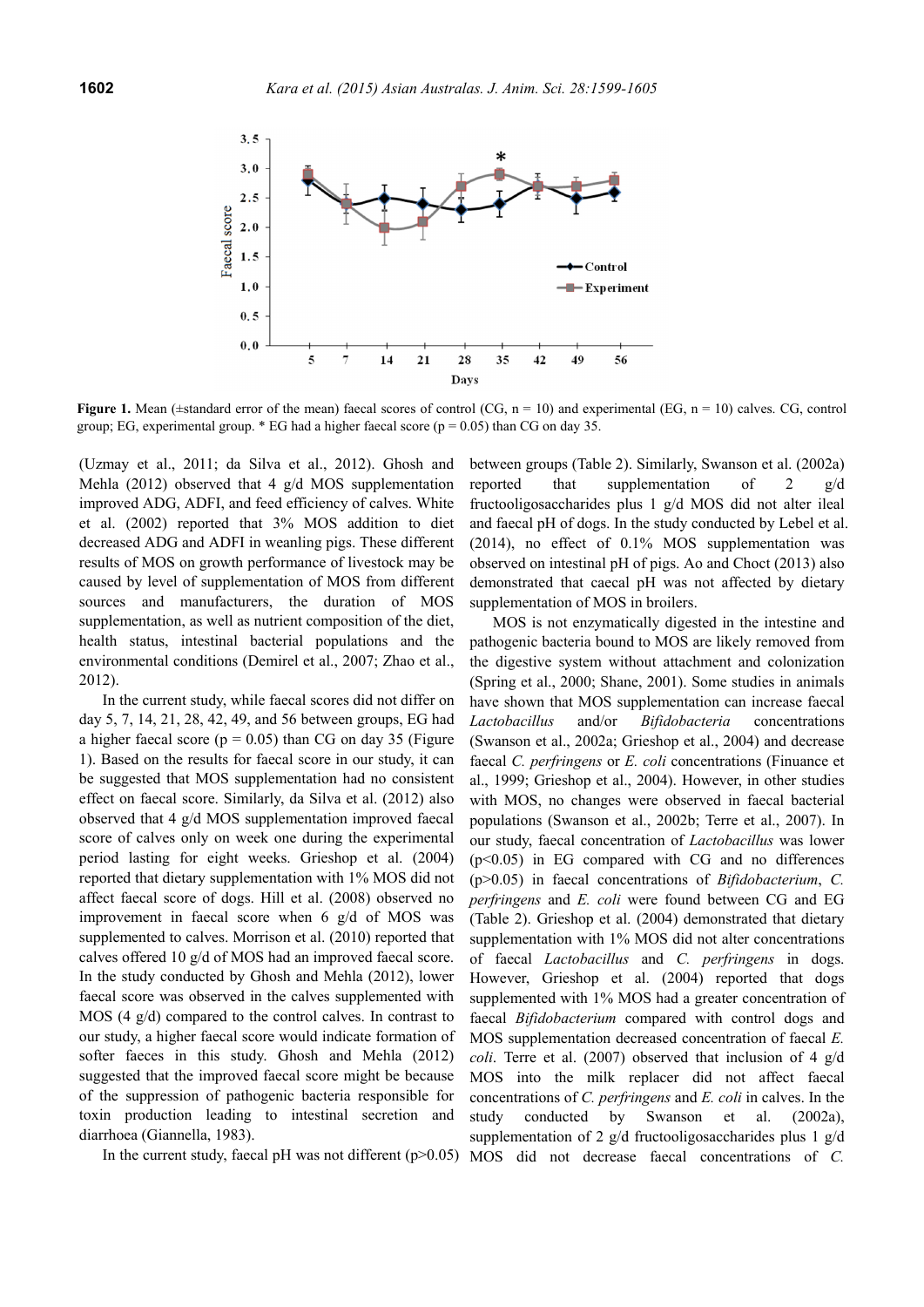|                                                                                   | Group                            |                 |         |  |
|-----------------------------------------------------------------------------------|----------------------------------|-----------------|---------|--|
| Item                                                                              | $EGb$ (n = 10)<br>$CGa (n = 10)$ |                 | p-value |  |
| Faecal pH                                                                         |                                  |                 |         |  |
| Day 5                                                                             | $5.68 \pm 0.14$                  | $5.90 \pm 0.20$ | 0.392   |  |
| Day 56                                                                            | $7.37\pm0.12$                    | $7.46\pm0.08$   | 0.514   |  |
| Faecal bacterial populations <sup>c</sup> (CFU log <sub>10</sub> /g fresh faeces) |                                  |                 |         |  |
| Lactobacillus                                                                     | $5.70 \pm 0.20$                  | $5.09 \pm 0.17$ | 0.034   |  |
| Bifidobacterium                                                                   | $5.28 \pm 0.40$                  | $5.59\pm0.14$   | 0.461   |  |
| Clostridium perfringens                                                           | $4.15 \pm 0.41$                  | $3.74 \pm 0.20$ | 0.336   |  |
| Escherichia coli                                                                  | $4.27 \pm 0.56$                  | $4.70 \pm 0.36$ | 0.508   |  |
| The incidence of diarrhoea $(\% )$                                                | 40.00                            | 50.00           | 1.000   |  |
| Treatment days/calf treated for diarrhoea                                         | $7.00 \pm 1.15$                  | $5.40\pm0.98$   | 0.200   |  |
| Cost of injectable antibiotic treatment ( $\epsilon$ /calf treated for diarrhoea) | $2.77\pm0.69$                    | $1.76 \pm 0.58$ | 0.190   |  |
| Cost of total treatment ( $\epsilon$ /calf treated for diarrhoea) <sup>d</sup>    | $8.18 \pm 3.55$                  | $6.08 \pm 2.60$ | 0.310   |  |

**Table 2.** Effect of MOS supplementation on faecal pH, faecal bacterial populations, incidence of diarrhoea, treatment days for diarrhoea and the costs associated with diarrhoea treatments in calves

MOS, mannanoligosaccharides; CG, control group; EG, experimental group; CFU, colony forming unit.

Values are presented as mean±standard error of the mean unless otherwise indicated.

<sup>a</sup> Control group. <sup>b</sup> Group supplemented with MOS.<br><sup>c</sup> Bacterial populations in sterile faces sampled from

<sup>c</sup> Bacterial populations in sterile faeces sampled from 8 of 10 and 9 of 10 calves in CG and EG, respectively, on day 56.

<sup>d</sup> Cost of injectable and oral antibiotics, anti-inflammatory, immun stimulant, and electrolyte treatments.

*perfringens* and *E. coli*. Swanson et al. (2002a) observed that faecal *Lactobacillus* and *Bifidobacterium* concentrations were greater in dogs supplemented with fructooligosaccharides plus MOS compared to control dogs. Based on the current study and aforementioned studies (Finuance et al., 1999; Swanson et al., 2002a,b; Grieshop et al., 2004; Terre et al., 2007), it can be reported that effects of MOS supplementation on intestinal bacterial populations are inconsistent. Lactate is a major end-product of the lactate-producing species, *Lactobacillus* and *Bifidobacterium*, and is an antimicrobial substance. Lactateproducing bacteria can decrease colonic pH by producing lactate, which can suppress the growth of pathogen populations in the intestine (Swanson et al., 2002a,b). In our study, decreased *Lactobacillus* concentration in EG may have led to a reduction in lactate production. No reduce in

concentrations of faecal *C. perfringens* and *E. coli* in EG may be partly associated with no decrease in faecal pH of the calves supplemented with MOS.

No difference (p>0.05) in body temperature was detected between groups throughout the study (Figure 2). Normal body temperature in calves ranges from 38.50°C to 39.50°C (Jackson and Cockcroft, 2002). Body temperature is a useful indicator of describing the health status of animals. Increased body temperature is an early sign of infection (Apanavicius et al., 2007). Calves with body temperature >39.50°C were considered to be febrile. There were four calves having a higher body temperature than 39.50°C in both CG and EG during the study.

Diarrhoea developed in 4 of 10 and 5 of 10 calves in CG and EG, respectively, during the study. No difference  $(p>0.05)$  in the incidence of diarrhoea was found between



**Figure 2.** Mean ( $\pm$ standard error of the mean) body temperatures of control (CG,  $n = 10$ ) and experimental (EG,  $n = 10$ ) calves. CG, control group; EG, experimental group.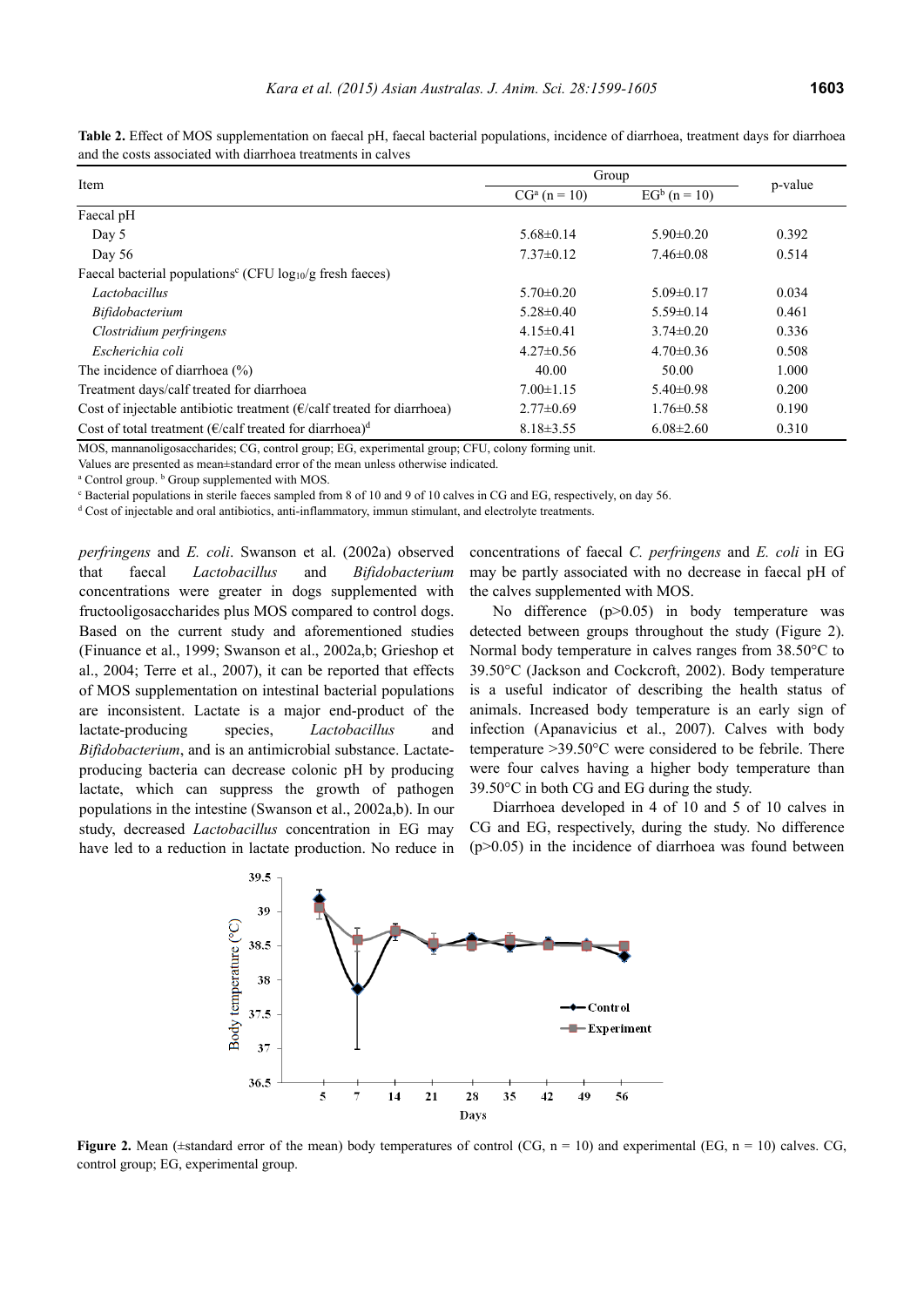groups (Table 2). This result was supported by data from faecal score and faecal bacterial populations. A higher dose than 7 g/d of MOS supplement may be necessary to decrease faecal concentrations of pathogenic bacteria and the occurrence of diarrhoea under the circumstances where the incidence of diarrhoea is high as observed in our study. Throughout the study, respiratory and other health problems were not observed in any group. In this study, there were no significant differences (p>0.05) in the duration of treatments applied for diarrhoea (treatment days) and the costs associated with diarrhoea treatments between groups (Table 2). However, mean treatment days and costs of injectable antibiotic and total (injectable and oral antibiotics, anti-inflammatory, immun stimulant, and electrolyte products) treatments were numerically decreased in EG compared with CG. Magalhaes et al. (2008) also observed that treatment days with antibiotic and costs of total and antibiotic treatment were numerically decreased when calves were supplemented with yeast culture as a source of MOS. Uzmay et al. (2011) reported that while cost of antibiotics used for treatment of diarrhoea was higher for calves supplemented with 4 g/d of MOS compared with control calves for day 5 to 25, antibiotic treatment cost in day 26 to 46 was decreased by MOS supplementation in the whole milk.

In conclusion, during the preweaning period, MOS supplementation in the whole milk did not significantly affect growth performance parameters in calves. Supplementation of MOS did not positively alter bacterial populations in faeces and did not significantly affect the incidence of diarrhoea, treatment days for diarrhoea and the costs associated with diarrhoea treatments. Higher doses than 7 g/d of MOS supplement may be necessary to decrease faecal concentrations of pathogenic bacteria and the occurrence of diarrhoea under the conditions of the present study where the incidence of diarrhoea is high. The observed decreases in treatment days and the cost of diarrhoea treatments for the calves supplemented with MOS were accompanied by increases in final body weight (3.70%), ADG (6.66%) and ADFI (10.97%), collectively, which may indicate potential benefit of MOS in treatment of diarrhoea in calves.

#### **CONFLICT OF INTEREST**

We certify that there is no conflict of interest with any financial organization regarding the material discussed in the manuscript.

## **ACKNOWLEDGMENTS**

The authors would like to thank workers of Uludag University Applied Research Center for Veterinary Faculty

Unit for help during the study.

## **REFERENCES**

- Ao, Z. and M. Choct. 2013. Oligosaccharides affect performance and gut development of broiler chickens. Asian Australas. J. Anim. Sci. 26:116-121.
- Apanavicius, C. J., K. L. Powell, B. M. Vester, L. K. Karr-Lilienthal, L. L. Pope, N. D. Fastinger, M. A. Wallig, K. A. Tappenden, and K. S. Swanson. 2007. Fructan supplementation and infection affect food intake, fever, and epithelial sloughing from Salmonella challenge in weanling puppies. J. Nutr. 137:1923-1930.
- da Silva J. T., C. M. Bittar, and L. S. Ferreira. 2012. Evaluation of mannan-oligosaccharides offered in milk replacers or calf starters and their effect on performance and rumen development of dairy calves. R. Bras. Zootec. 41:746-752.
- Davis, C. L. and J. K. Drackley. 1998. The Development, Nutrition and Management of the Young Calf. Iowa State University Press, Ames, IA, USA.
- Demirel, G., N. Turan, A. Tanor, N. Kocabagli, M. Alp, M. Hasoksuz, and H. Yilmaz. 2007. Effects of dietary mannanoligosaccharide on performance, some blood parameters, IgG levels and antibody response of lambs to parenterally administered *E. coli* O157:H7. Arch. Anim. Nutr. 61:126-134.
- Finuance, M. C., K. A. Dawson, P. Spring, and K. E. Newman. 1999. The effect of mannan oligosaccharide on the composition of the microflora in turkey poults. Poult. Sci. 78(Suppl. 1):77(Abstr.).
- Ghosh, S. and R. K. Mehla. 2012. Influence of dietary supplementation of prebiotics (mannanoligosaccharide) on the performance of crossbred calves. Trop. Anim. Health Pro. 44:617-622.
- Giannella, R. A. 1983. *Escherichia coli* heat-stable enterotoxin: Biochemical and physiological effects in the intestine. Prog. Food. Nutr. Sci. 7:157-165.
- Gibson, G. R. and M. B. Roberfroid. 1995. Dietary modulation of the human colonic microbiota: introducing the concept of prebiotics. J. Nutr. 125:1401-1412.
- Grand, E., F. Respondek, C. Martineau, J. Detilleux, and G. Bertrand. 2013. Effects of short-chain fructooligosaccharides on growth performance of preruminant veal calves. J. Dairy Sci. 96:1094-1101.
- Grieshop, C., E. Flickinger, K. Bruce, A. R. Patil, G. L. Czarnecki-Maulden, and G. C. Fahey. 2004. Gastrointestinal and immunological responses of senior dogs to chicory and mannan-oligosaccharides. Arch. Anim. Nutr. 58:483-493.
- Heinrichs, A. J., C. M. Jones, and B. S. Heinrichs. 2003. Effects of mannan oligosaccharide or antibiotics in neonatal diets on health and growth of dairy calves. J. Dairy Sci. 86:4064-4069.
- Heinrichs, A. J., B. S. Heinrichs, and C. M. Jones. 2013. Fecal and saliva IgA secretion when feeding a concentrated mannan oligosaccharide to neonatal dairy calves. Prof. Anim. Sci. 29:457-462.
- Hill, T. M,, H. G. Bateman, J. M. Aldrich, and R. L. Schlotterbeck. 2008. Oligosaccharides for dairy calves. Prof. Anim. Sci. 24:460-464.